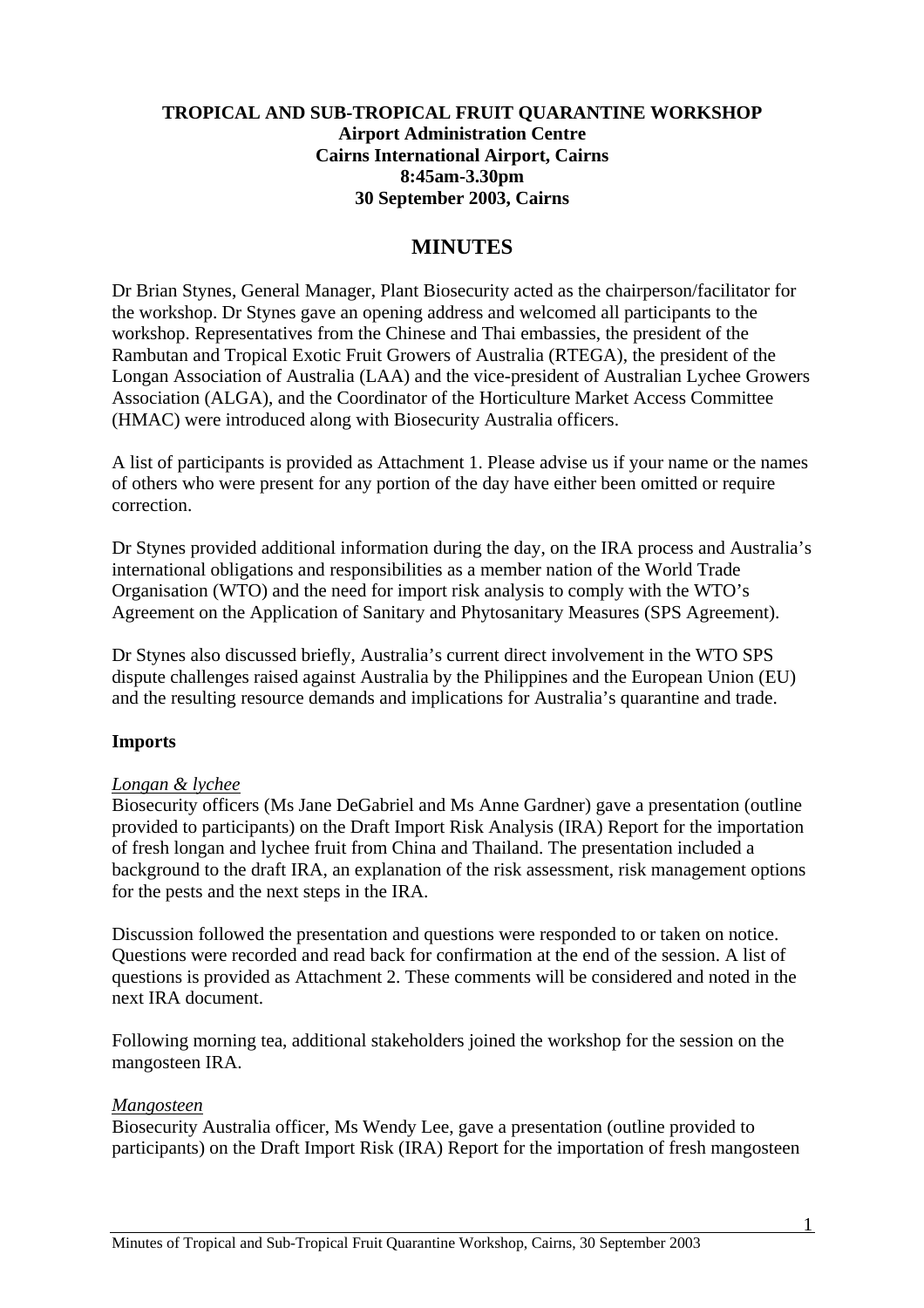fruit from Thailand. The presentation detailed the risk assessment process for mealybugs, explained the risk management options for the pests and the next steps in the IRA.

Biosecurity Australia's presentation was followed by a presentation by Mr Alan Zappala, on behalf of the Rambutan and Tropical Exotic Fruit Growers of Australia (RTEGA). The presentation covered the following industry issues with the draft IRA: the fruit calyx; ants and soil under the calyx; pathogens of concern; and the effectiveness of the proposed air/water blasting measure.

Dr Stynes thanked Mr Zappala for a very professional presentation and assured the workshop participants that the issues raised would be considered.

Discussion followed the presentation and questions were responded to or taken on notice. Questions were recorded and read back for confirmation at the end of the session. A list of the issues raised in the presentation and questions raised at the meeting is provided as Attachment 3. These comments will be considered and noted in the next IRA document.

## **Exports**

### *Biosecurity Australia's horticultural market access (Australian exports)*

Biosecurity Australia officer Dr TK Lim, gave a presentation (outlines provided to participants) on the work conducted by Biosecurity Australia on Australia's horticultural and grains and seed exports. This includes market access, market maintenance and market improvement for Australian export products where there are issues of a quarantine nature.

The first aspect is gaining market access to overseas. Market access proposals for horticultural exports are submitted by industry for approval and prioritisation by HMAC. Biosecurity Australia then prepares a technical market access submission including full Australian pest and disease lists and information on the industry and production. The submission is provided with a formal request for access to the national plant protection organisation (NPPO) of the intended importing country. The NPPO then considers the submission and conducts a pest risk analysis.

In addition to gaining initial access for a product to a country, Biosecurity Australia spends considerable time and resources on maintaining existing markets when quarantine problems arise during trade or requirements are changed by the importing country. Biosecurity Australia's work in market improvement involves working towards less trade restrictive quarantine requirements, or extension of the market, source area or commodity type.

Discussion followed the presentation and the following questions/comments were raised:

- Has there been a breach of import protocols for produce from Australia to other countries?
- Do changes occur in [export] quarantine regulations?
- Australia does not change import requirements?
- How do you pick-up failure(s) in documentation?
- What comes after the New Zealand mango access request?
- Can you limit imports?

The workshop concluded at 3:30 pm.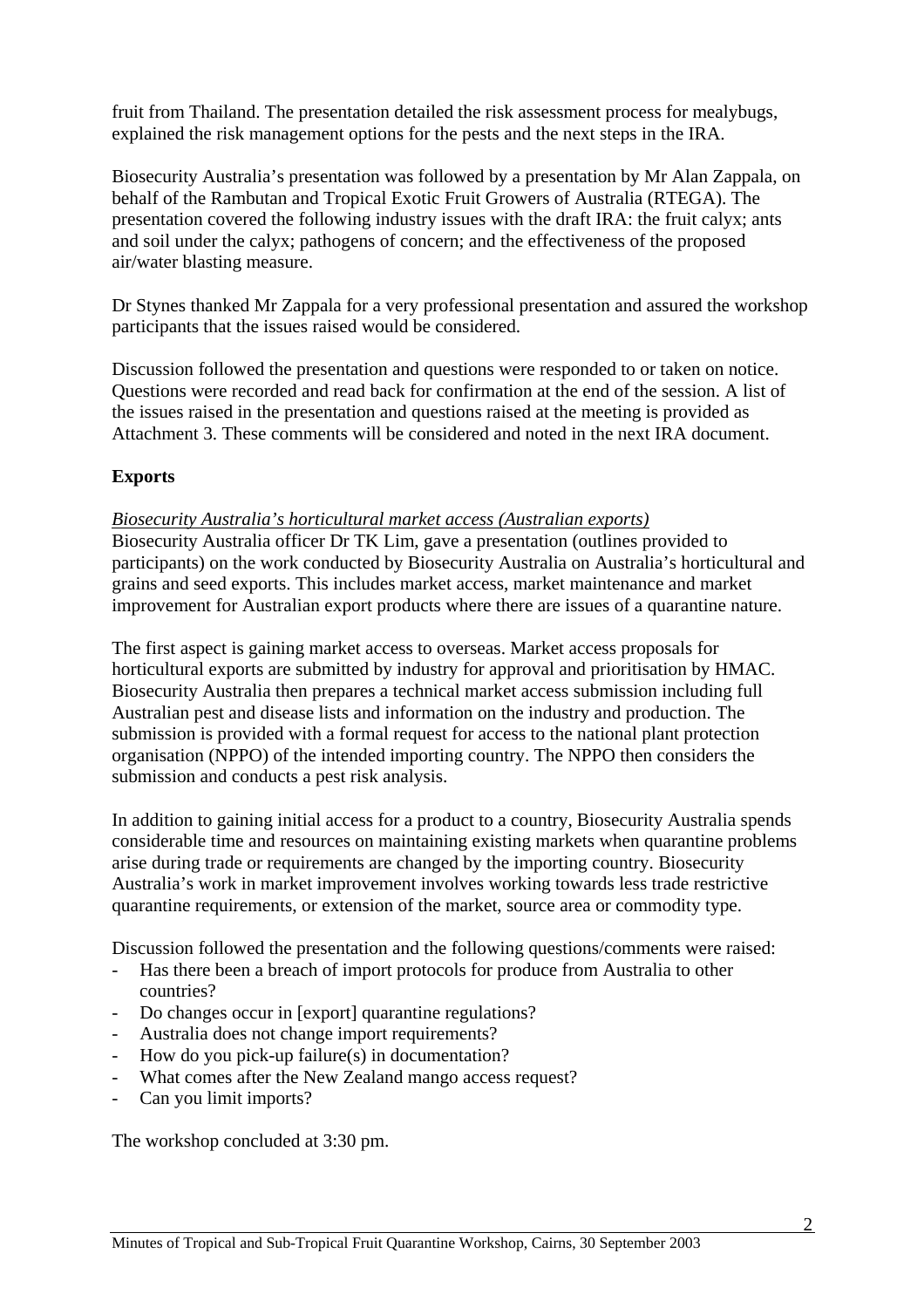# **ATTACHMENT 1**

| <b>First name</b>             | Last name      | <b>Position</b>                  | Organisation                                                                                 |
|-------------------------------|----------------|----------------------------------|----------------------------------------------------------------------------------------------|
| Ms Kay                        | Amesbury       | <b>Technical Officer</b>         | <b>Tableland Economic Development Corporation</b><br>Inc                                     |
| Dr David                      | Astridge       | Entomologist                     | <b>DPI</b>                                                                                   |
| Ms Rosemary                   | <b>Burgess</b> | Secretary                        | Organic Producers Association of Queensland                                                  |
| Mr David                      | Chandler       |                                  | El Arish                                                                                     |
| Mr Colin                      | Chat           |                                  | CS Gray                                                                                      |
| Mr Brian                      | Dodds          |                                  | <b>RTEGA</b>                                                                                 |
| Dr Harry                      | Fay            | <b>Principal Entomologist</b>    | <b>Horticulture North</b><br>Agency for Food & Fibre Sciences<br>Dept. of Primary Industries |
| L.                            | Feher          |                                  |                                                                                              |
| Ms Margaret                   | Fontana        |                                  |                                                                                              |
| Mr Bernie                     | Graf           |                                  |                                                                                              |
| Mr Ian                        | Groves         |                                  |                                                                                              |
| Mr Errol                      | Harris         |                                  |                                                                                              |
| Mr Richard                    | Hudson         |                                  | <b>ABC</b>                                                                                   |
| <b>Mr Charlie</b><br>Ms Coree | Jarrad         |                                  |                                                                                              |
| Mr Bill                       | Kidston        |                                  | Kidston International                                                                        |
| Mr Andre<br>Ms Julia          | Leu            | Vice President                   | Australian Lychee Growers Association                                                        |
| Mr L                          | Lich?          |                                  |                                                                                              |
| Ms Kerry                      | McAvey         |                                  | Silkwood                                                                                     |
| Mr Joe<br>(Guiesppe)          | Moro           |                                  | <b>MDFUGA</b>                                                                                |
| Mr Vito                       | Musumen        |                                  | <b>RTEGA</b>                                                                                 |
| Mr Keith                      | Noll?          |                                  | QFVG                                                                                         |
| Mr John                       | Nucifora       |                                  | Longan Association                                                                           |
| Ms Sawanit                    | Phongprapai    | <b>Agricultural Counsellor</b>   | Thai Embassy                                                                                 |
| Mr Richard                    | Piper          | consultant                       | <b>RTEGA</b>                                                                                 |
| Donn                          | Pollock?       |                                  | QFVG                                                                                         |
| Ms Cynthia                    | Sabag          |                                  |                                                                                              |
| Mr Steve                      | Scepelliti     |                                  |                                                                                              |
| Mr Tim                        | ?              |                                  |                                                                                              |
| Mr Neil                       | Sing           | President                        | Longan Association of Australia (LAA)                                                        |
| Ms Susan                      | Smith          |                                  |                                                                                              |
| Mr George                     | Sun            |                                  | <b>RTEGA</b>                                                                                 |
| Mr Lynton                     | Vawdrey        |                                  | <b>QDPI</b>                                                                                  |
| Dr Bonny                      | Vogelzang      | Senior Plant Health<br>Scientist | Animal and Plant Health Service<br>Department of Primary Industries                          |
| Ms Maria                      | Williamson     |                                  |                                                                                              |
| Mr Stephen                    | Winter         | Coordinator                      | Horticulture Market Access Committee<br>(HMAC)                                               |
| Mr Alan                       | Zappala        | President                        | <b>RTEGA</b>                                                                                 |
| Ms Cao                        | Ziqiang        | <b>First Secretary</b>           | <b>Chinese Embassy</b>                                                                       |
| Ms Annie                      | $\overline{?}$ |                                  |                                                                                              |

### **List of Attendees at the Tropical and Sub-Tropical Fruit Workshop Cairns 30 September 2003**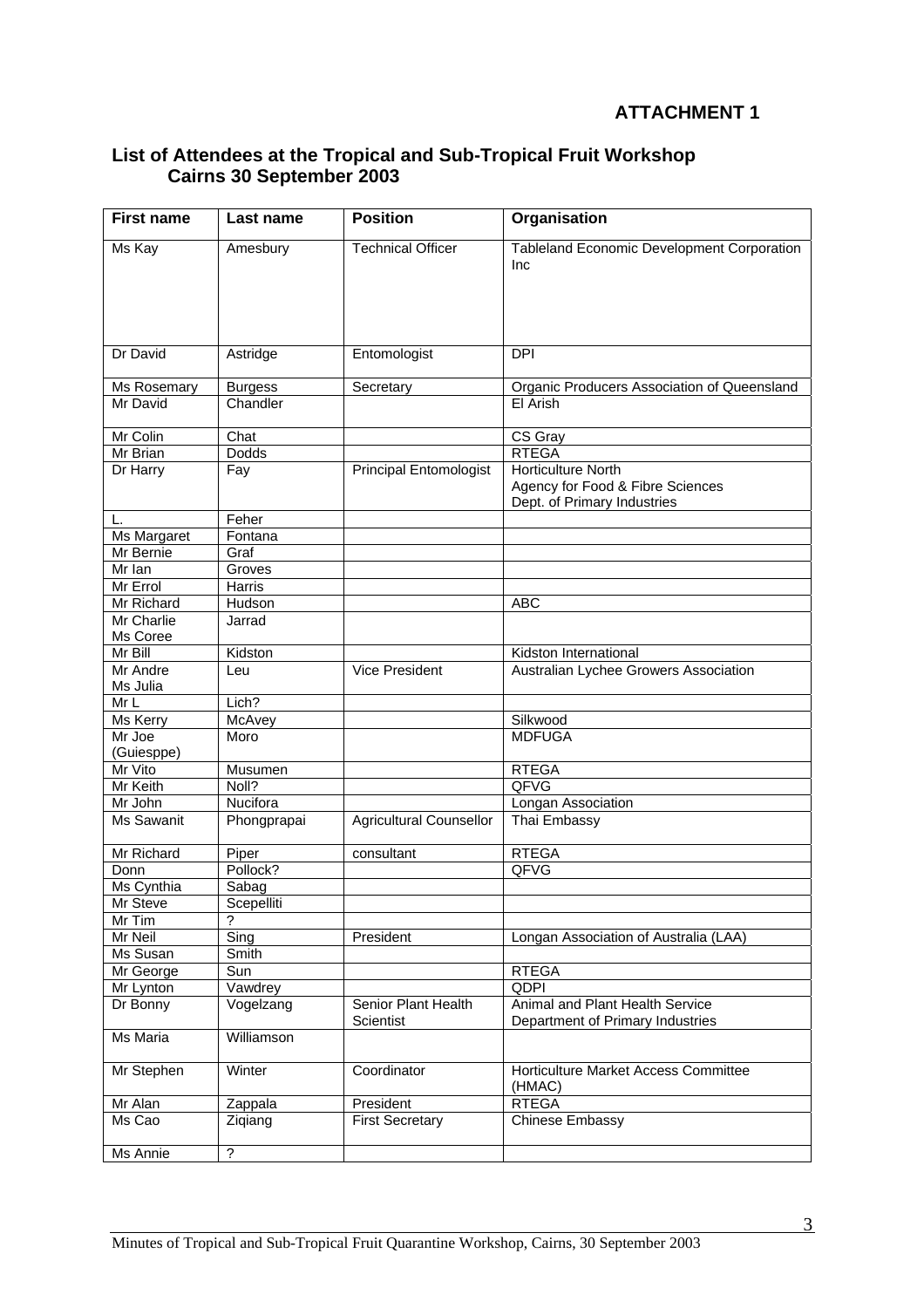| <b>First name</b>            | Last name     | <b>Position</b>               | Organisation                 |  |
|------------------------------|---------------|-------------------------------|------------------------------|--|
|                              |               |                               |                              |  |
| <b>Biosecurity Australia</b> |               |                               |                              |  |
| Dr Brian                     | <b>Stynes</b> | General Manager               | <b>Biosecurity Australia</b> |  |
| Dr TK                        | Lim           | Manager                       | <b>Biosecurity Australia</b> |  |
| Mr John                      | Wilson        | Communications<br>Manager     | <b>Biosecurity Australia</b> |  |
| Ms Anne                      | Gardner       | <b>Senior Plant Scientist</b> | <b>Biosecurity Australia</b> |  |
| Ms Wendy                     | Lee           | <b>Plant Scientist</b>        | <b>Biosecurity Australia</b> |  |
| Ms Jane                      | DeGabriel     | <b>Plant Scientist</b>        | <b>Biosecurity Australia</b> |  |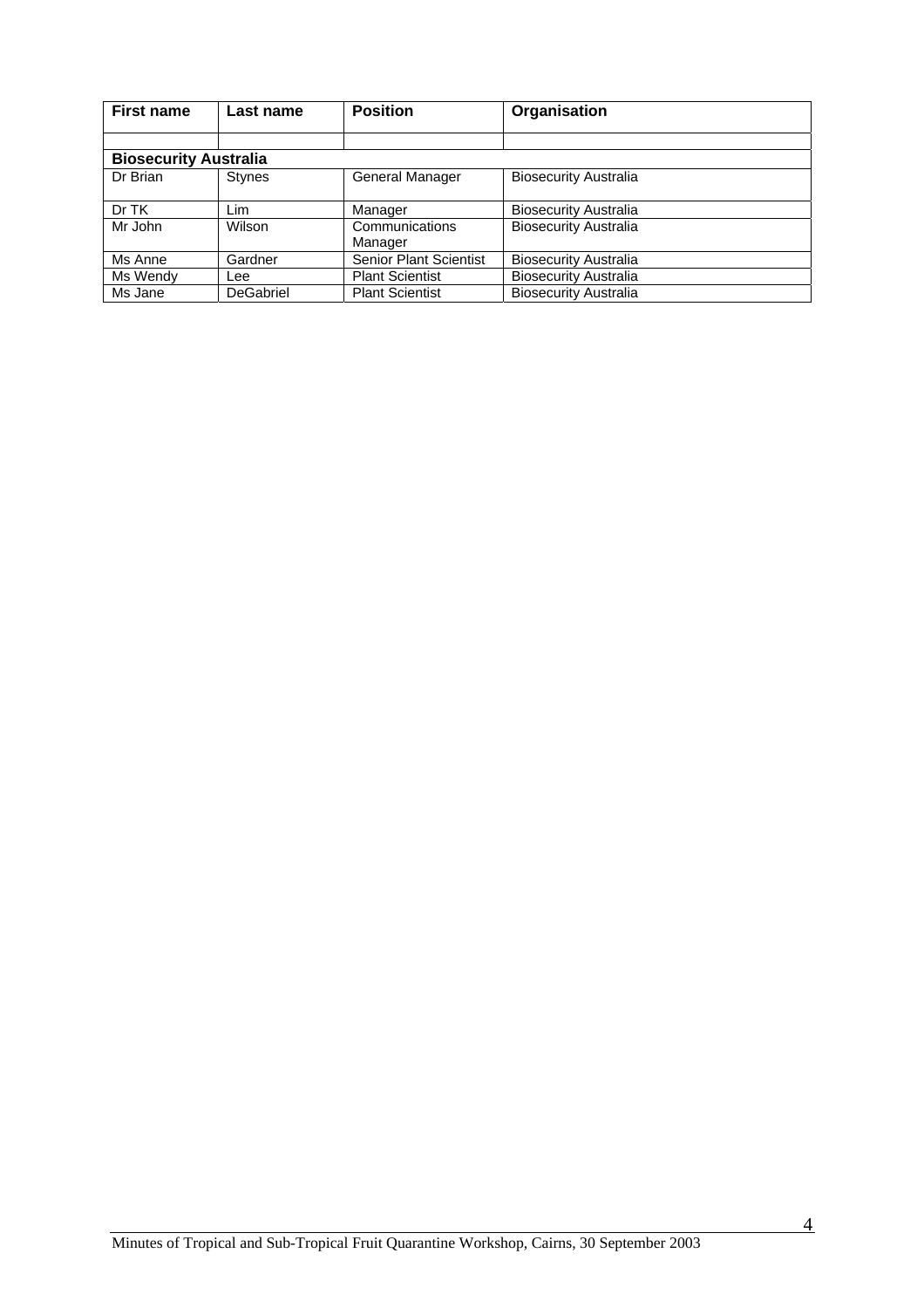# **ATACHMENT 2**

### **Draft IRA on Fresh Longan and Lychee Fruit from China and Thailand Stakeholder comments/questions raised 30 September 2003**

| No             | <b>Comment</b>                                                                                                                                                                                                                                                                                                                             |
|----------------|--------------------------------------------------------------------------------------------------------------------------------------------------------------------------------------------------------------------------------------------------------------------------------------------------------------------------------------------|
| $\mathbf 1$    | Adaptation of pests.                                                                                                                                                                                                                                                                                                                       |
| $\overline{2}$ | Who starts the procedure of requesting the import of fruit into Australia                                                                                                                                                                                                                                                                  |
| 3              | What is the management system of longan fruit in Thailand (i.e. the use of the open plastic<br>containers)?                                                                                                                                                                                                                                |
| 4              | Is the assessment of consequences based on shipments/consignments?                                                                                                                                                                                                                                                                         |
| 5              | How do you know if packing sheds have adequate systems in place?                                                                                                                                                                                                                                                                           |
| 6              | If the option of destruction of fruit is selected, how are fruits destroyed or disposed of?                                                                                                                                                                                                                                                |
| $\overline{7}$ | Leaf rollers are listed on the quarantine pest list. Will the cold treatment proposed for fruit<br>flies and Conopomorpha sinensis be effective for managing leaf rollers?                                                                                                                                                                 |
| 8              | The cold treatment proposed for fruit flies is 1°C. Will lychees still be edible after this<br>treatment?                                                                                                                                                                                                                                  |
| 9              | Why was Bactrocera papayae not included on the pest list for longan and lychee from<br>Thailand, given that it is present in Thailand and other species of the Bactrocera dorsalis<br>complex are considered? Longans are grown in tropical, southern regions of Thailand e.g.<br>Chanthaburi, so B. papayae may be a risk in these areas. |
| 10             | Is vapour heat treatment (VHT) effective for the management of Conopomorpha sinensis?                                                                                                                                                                                                                                                      |
| 11             | Request for clarification on possible combinations of the proposed treatment options for fruit<br>flies and C. sinensis e.g. could the exporting country choose to use cold treatment for fruit<br>flies and the orchard control/inspection for C. sinensis?                                                                               |
| 12             | Biosecurity Australia needs to specify and describe the production and pack house<br>procedures that are carried out in China and Thailand. The IRA does not provide information<br>on these processes.                                                                                                                                    |
| 13             | Industry questioned the proposed importation of detached longan fruit and explained that the<br>removal of the panicle would result in damage to the fruit, which would increase the risk of<br>pests and diseases.                                                                                                                        |
| 14             | What are the acts/regulations that govern the quarantine policy process?                                                                                                                                                                                                                                                                   |
| 15             | During the IRA process, at what point do you decide whether or not fruit is allowed into<br>Australia?                                                                                                                                                                                                                                     |
| 16             | Who has the final say in the determination of the import policy and what is the sequence of<br>events in this process?                                                                                                                                                                                                                     |
| 17             | Are Maximum Residue Limits (MRLs) considered in the import risk analysis? Is chemical                                                                                                                                                                                                                                                      |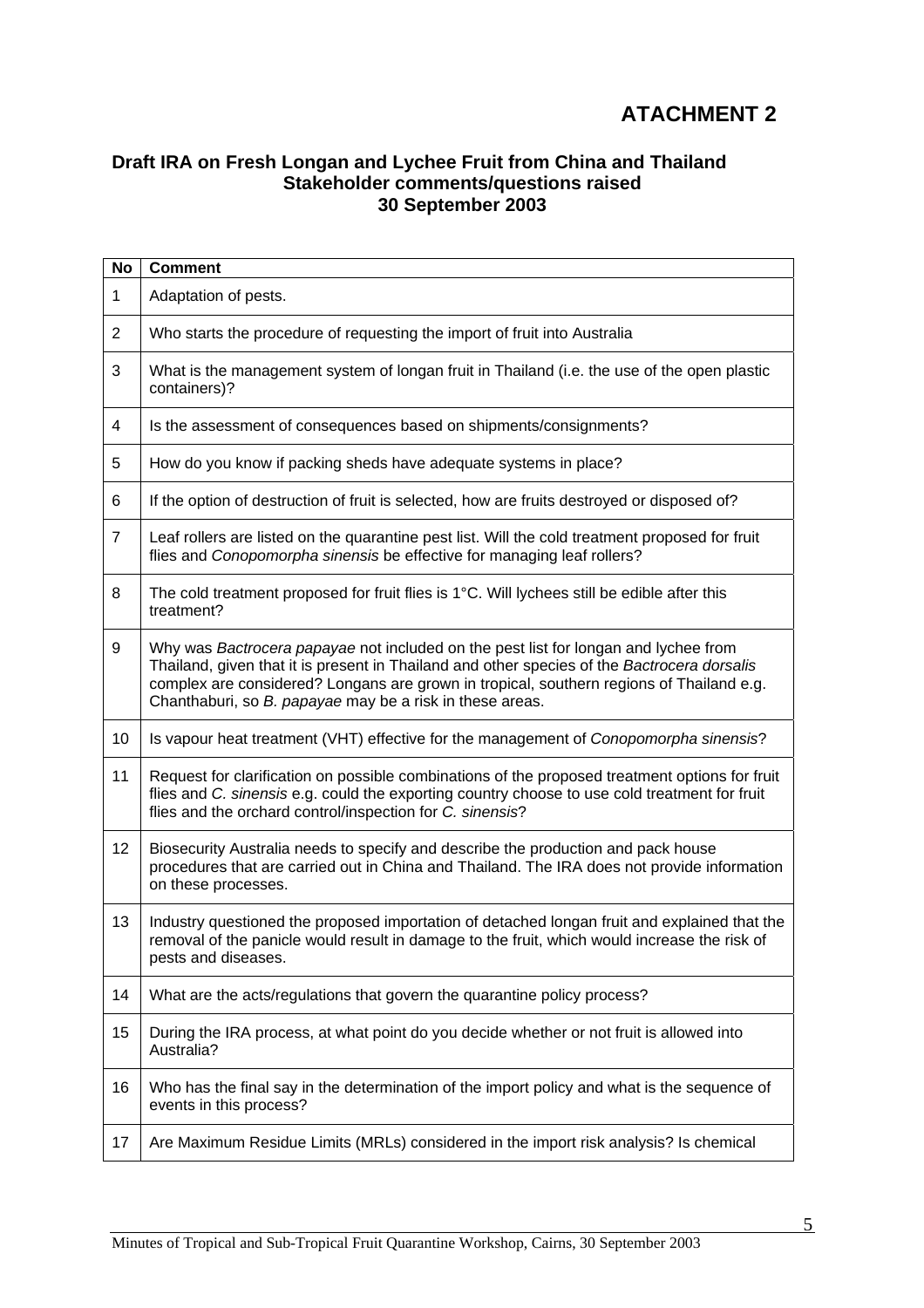|    | residue testing of fruits conducted?                                                                                                                                                                                                                                                                                                                                                                                                                                                                                                                                                                                     |
|----|--------------------------------------------------------------------------------------------------------------------------------------------------------------------------------------------------------------------------------------------------------------------------------------------------------------------------------------------------------------------------------------------------------------------------------------------------------------------------------------------------------------------------------------------------------------------------------------------------------------------------|
| 18 | Why doesn't Plant Biosecurity consider health issues?                                                                                                                                                                                                                                                                                                                                                                                                                                                                                                                                                                    |
| 19 | Could Biosecurity Australia give an example of a pest or disease that would be given the risk<br>estimate of "extreme"? Would Moko be considered as "extreme" risk?                                                                                                                                                                                                                                                                                                                                                                                                                                                      |
| 20 | Has this IRA been conducted according to the "old" process described in the 1998 Import<br>Risk Analysis Handbook or the "new" process described in the 2003 version of the<br>Handbook? Will the appeal process be conducted according to the 2003 Handbook?                                                                                                                                                                                                                                                                                                                                                            |
| 21 | Will this document undergo an external peer review? Industry suggested that this IRA<br>should be peer reviewed.                                                                                                                                                                                                                                                                                                                                                                                                                                                                                                         |
| 22 | The import risk analysis does not give any consideration to the use of potassium chlorate in<br>Thailand, which allows longan production year-round. This may affect the pest and disease<br>risk. Many pests are listed as attacking young fruits, which would be growing alongside<br>mature fruit. Biosecurity Australia concedes this change in risk status due to seasonality in<br>the risk assessment of Phytophthora palmivora, but it is not mentioned anywhere else in the<br>document. Biosecurity Australia should address seasonal factors, particularly induced<br>production in the import risk analysis. |
| 23 | Longans and lychees may come into contact with the ground during the picking/production<br>process and therefore may be contaminated with other pests.                                                                                                                                                                                                                                                                                                                                                                                                                                                                   |
| 24 | Have China and Thailand given any indication of the volumes of fruit they intend to export?                                                                                                                                                                                                                                                                                                                                                                                                                                                                                                                              |
| 25 | What is the process for consideration of additional pest species at this stage of the IRA?<br>Xylotrupes gideon has recently been reclassified into five separate species, one of which is<br>present in south-east Asia. Will Biosecurity Australia consider this species in the IRA?<br>(Reference document provided to BA).                                                                                                                                                                                                                                                                                           |
| 26 | Does the import risk analysis process consider economic factors or only pests and<br>diseases? The timing of import seasons may affect pricing e.g. imports of longans may<br>mean that high prices for early season longans (\$300/box) may no longer be possible.                                                                                                                                                                                                                                                                                                                                                      |
| 27 | What is the proposed sampling regime for the on-arrival inspection by AQIS?                                                                                                                                                                                                                                                                                                                                                                                                                                                                                                                                              |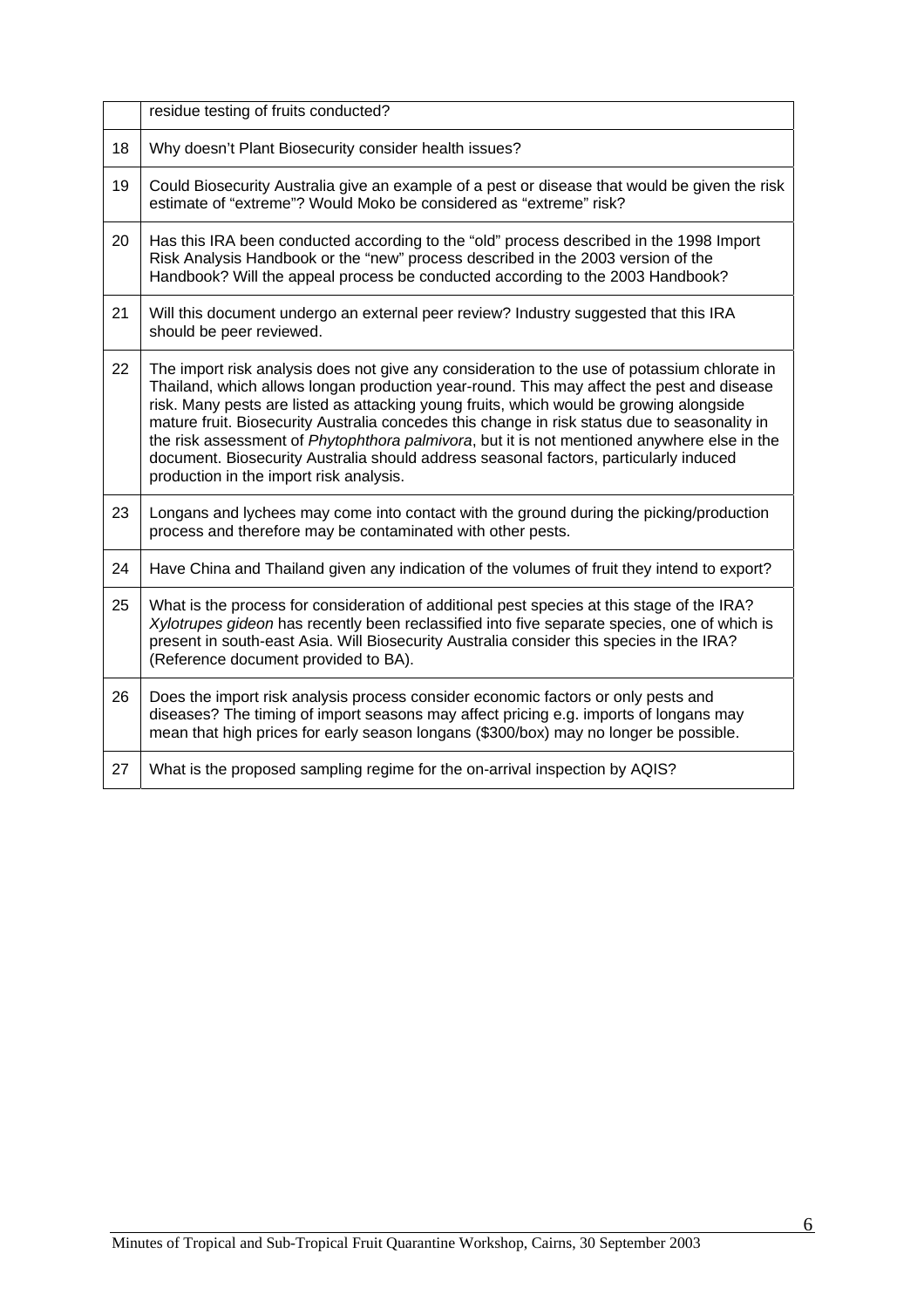# **ATTACHMENT 3**

### **Draft IRA on Fresh Mangosteen Fruit from Thailand Stakeholder comments/questions raised 30 September 2003**

| No               | <b>Comment</b>                                                                                                                                                            |
|------------------|---------------------------------------------------------------------------------------------------------------------------------------------------------------------------|
| 1.               | There could be numerous scientific gaps in any literature review conducted for this IRA following                                                                         |
|                  | the statement from Lim and Sangchote (2003), "Compared with other tropical fruits, the pests                                                                              |
|                  | and diseases that attack mangosteen have been studied and documented less extensively."                                                                                   |
| 2.               | RTEGA made 8 recommendations to the Technical Issues Paper (TIP). All have been ignored                                                                                   |
|                  | except for one point, the inclusion of exotic fruit flies.                                                                                                                |
| $\overline{3}$ . | Biosecurity Australia has deleted the 4 post-harvest and the weed species, Siam weed from the                                                                             |
|                  | pest list.                                                                                                                                                                |
| 4.               | Industry concern that the fruit calyx is the perfect vehicle to allow exotic pests, soil and weed                                                                         |
|                  | seeds into Australia.                                                                                                                                                     |
| 5.               | Contamination by soil on the fruit should be considered and checked microscopically.                                                                                      |
| $\overline{6}$   | Lack of effectiveness of the air/water cleaning process proposed by Biosecurity Australia.                                                                                |
| 7.<br>8.         | What are the specific PSI pressures used in the air/water blasting?                                                                                                       |
|                  | The 4 post-harvest fungi are not simply weak secondary organisms but fruit rots that could have<br>a severe impact on other horticultural crops in Australia.             |
| 9.               | The calyx is part of the plant foliage following the Collins Australian Pocket Dictionary of the                                                                          |
|                  | English Language (1981), "the outer whorl of protective leaves or sepals of a flower, usually                                                                             |
|                  | green." Therefore, Biosecurity Australia will be importing Thai fruit and foliage".                                                                                       |
| 10.              | Biosecurity Australia has deleted the 10 foliage insect pests from consideration in the pest list.                                                                        |
|                  | For example, Scirtothrips oligochaetus is not included in the pest list as it only affects foliage and                                                                    |
|                  | immature fruit (DOA, 2000).                                                                                                                                               |
| 11.              | Ripe fruit ready for harvest and immature fruit are located on the same tree. How will the                                                                                |
|                  | mangosteen thrips know that as the fruit is bound for Australia, they must stay away from the                                                                             |
|                  | mature fruit?                                                                                                                                                             |
| 12.              | Biosecurity Australia has quoted the scientific reference, DOA (2000) in support of the exclusion                                                                         |
|                  | of mangosteen thrips from the pest list. However, this reference is simply a table reference                                                                              |
|                  | without a link to any scientific reference. Biosecurity Australia has quoted this reference as their                                                                      |
|                  | scientific support for the exclusion of mangosteen thrips from the pest list.                                                                                             |
| 13.              | RTEGA concerns that their comments to the TIP that soil and ant nests are found on and under                                                                              |
|                  | the calyx were dismissed.                                                                                                                                                 |
| 14.              | The commercial harvesting practices in Australia is the same as Thailand. Even with this                                                                                  |
|                  | practice [of individual harvesting], soil and ant nests are regularly found on and under the calyx.<br>Soil particles are carried by ants to the calyx for nest building. |
| 15.              | AQIS has import conditions for entry of soil and foliage. This should also apply to imports of                                                                            |
|                  | mangosteen from Thailand.                                                                                                                                                 |
| 16.              | In other IRAs e.g. global pineapple, the crown is removed as part of the protocol. This should                                                                            |
|                  | also be applied to mangosteen, with the removal of the calyx.                                                                                                             |
| 17.              | How effective is the air/water blasting of the calyx in removing Thai mealybugs and ants?                                                                                 |
| 18.              | Is there any supporting scientific efficacy data of air/water blasting quoted by Biosecurity                                                                              |
|                  | Australia in this draft IRA? Biosecurity Australia has not referenced any scientific data to support                                                                      |
|                  | the efficacy of this treatment for Thai mealybugs or ants in this draft IRA.                                                                                              |
| 19.              | Following the report from the NSW Agriculture trip to Thailand, water blasting of the calyx is                                                                            |
|                  | useless against Thai ants.                                                                                                                                                |
| 20.              | Any air/water blasting is simply an attempt to move the quarantine pest off the fruit and the calyx                                                                       |
|                  | and to another area of the packing shed.                                                                                                                                  |
| 21.              | Air/water blasting is not a fatal quarantine disinfestation treatment like methyl bromide.                                                                                |
| 22.              | The effectiveness of air/water blasting is purely in the hands of the Thai packing shed employee                                                                          |
|                  | and the AQIS on-arrival inspection.                                                                                                                                       |
| 23.              | Concerns on the removal of 4 post harvest fungi from the pest list as Lim and Sangchote (2003)                                                                            |
|                  | have stated that, "Many of the pathogens that attack mangosteen are widespread and attack                                                                                 |
| 24.              | other tropical fruits."<br>These pathogens can infect Thai mangosteen fruit through field infection, damage in the harvest                                                |
|                  |                                                                                                                                                                           |